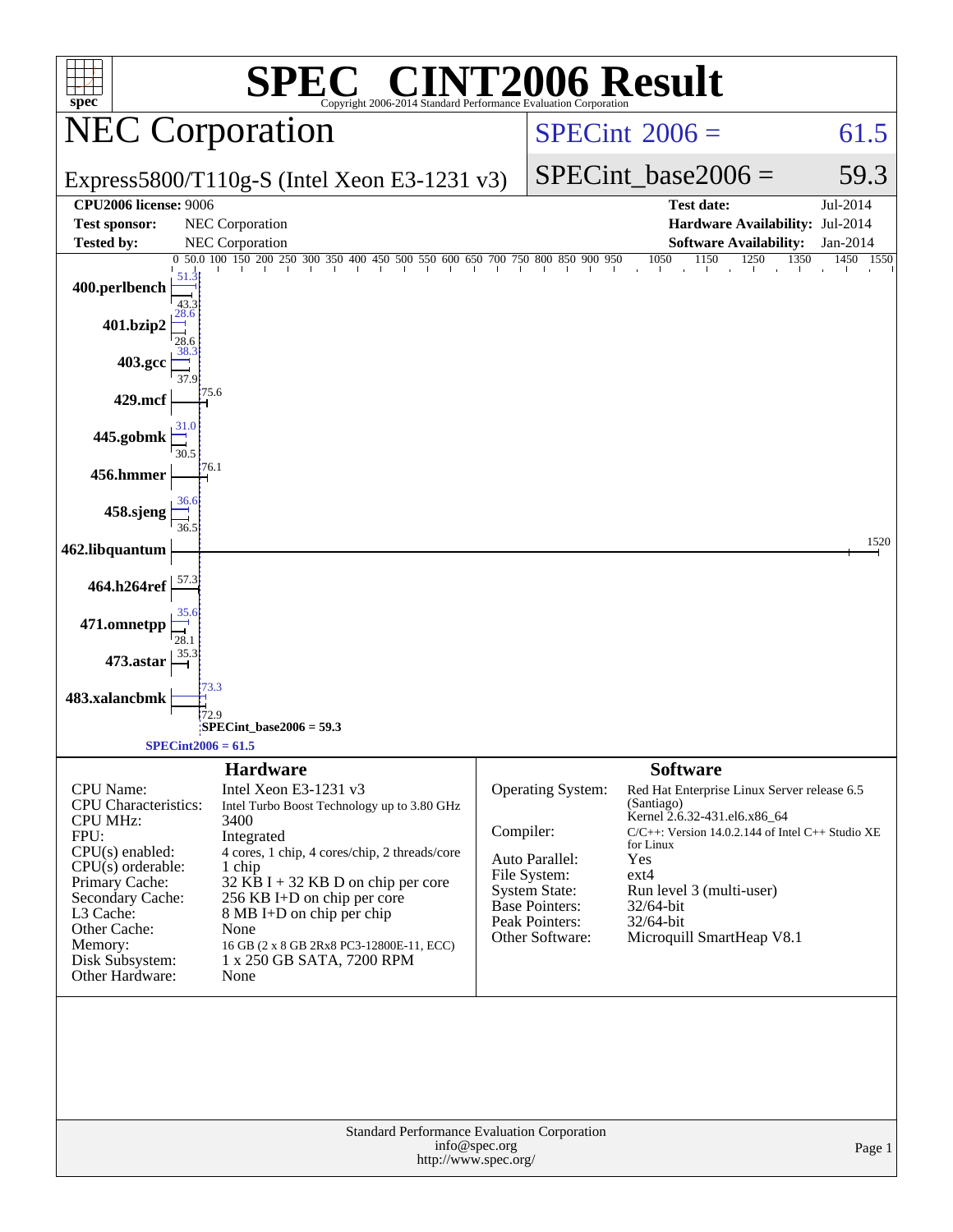

# NEC Corporation

### $SPECint2006 = 61.5$  $SPECint2006 = 61.5$

Express5800/T110g-S (Intel Xeon E3-1231 v3)

 $SPECTnt\_base2006 = 59.3$ 

#### **[CPU2006 license:](http://www.spec.org/auto/cpu2006/Docs/result-fields.html#CPU2006license)** 9006 **[Test date:](http://www.spec.org/auto/cpu2006/Docs/result-fields.html#Testdate)** Jul-2014

**[Test sponsor:](http://www.spec.org/auto/cpu2006/Docs/result-fields.html#Testsponsor)** NEC Corporation **[Hardware Availability:](http://www.spec.org/auto/cpu2006/Docs/result-fields.html#HardwareAvailability)** Jul-2014 **[Tested by:](http://www.spec.org/auto/cpu2006/Docs/result-fields.html#Testedby)** NEC Corporation **[Software Availability:](http://www.spec.org/auto/cpu2006/Docs/result-fields.html#SoftwareAvailability)** Jan-2014

#### **[Results Table](http://www.spec.org/auto/cpu2006/Docs/result-fields.html#ResultsTable)**

|                    | <b>Base</b>    |             |                |       |                |       | <b>Peak</b>    |              |                |              |                |              |
|--------------------|----------------|-------------|----------------|-------|----------------|-------|----------------|--------------|----------------|--------------|----------------|--------------|
| <b>Benchmark</b>   | <b>Seconds</b> | Ratio       | <b>Seconds</b> | Ratio | <b>Seconds</b> | Ratio | <b>Seconds</b> | <b>Ratio</b> | <b>Seconds</b> | <b>Ratio</b> | <b>Seconds</b> | <b>Ratio</b> |
| 400.perlbench      | 226            | <u>43.3</u> | 225            | 43.4  | 226            | 43.3  | 190            | 51.3         | 191            | 51.2         | <u> 191</u>    | 51.3         |
| 401.bzip2          | 338            | 28.6        | 338            | 28.6  | 338            | 28.5  | 337            | 28.7         | 337            | 28.6         | 337            | 28.6         |
| $403.\mathrm{gcc}$ | 213            | <u>37.9</u> | 212            | 38.0  | 213            | 37.9  | 210            | 38.3         | 210            | 38.3         | 210            | 38.3         |
| $429$ .mcf         | 119            | 76.6        | 121            | 75.6  | 121            | 75.2  | 119            | 76.6         | <u> 121</u>    | 75.6         | 121            | 75.2         |
| $445$ .gobmk       | 345            | 30.4        | 343            | 30.6  | 344            | 30.5  | <u>339</u>     | 31.0         | 339            | 31.0         | 338            | 31.0         |
| $456.$ hmmer       | 123            | 76.1        | 123            | 76.1  | 123            | 75.8  | 123            | 76.1         | 123            | 76.1         | 123            | 75.8         |
| $458$ .sjeng       | 331            | 36.5        | 331            | 36.5  | 332            | 36.5  | 330            | 36.6         | 331            | 36.6         | 330            | 36.7         |
| 462.libquantum     | 13.6           | 1520        | 14.2           | 1460  | 13.6           | 1520  | 13.6           | 1520         | 14.2           | 1460         | 13.6           | 1520         |
| 464.h264ref        | 386            | 57.4        | 386            | 57.3  | 386            | 57.3  | 386            | 57.4         | 386            | 57.3         | 386            | 57.3         |
| 471.omnetpp        | 220            | 28.4        | 222            | 28.1  | 223            | 28.1  | 176            | 35.6         | 176            | 35.6         | 176            | 35.5         |
| $473.$ astar       | 199            | 35.3        | 198            | 35.5  | 200            | 35.2  | 199            | 35.3         | 198            | 35.5         | 200            | 35.2         |
| 483.xalancbmk      | 94.7           | 72.9        | 95.3           | 72.4  | 94.4           | 73.1  | 93.4           | 73.9         | 94.5           | 73.0         | 94.2           | 73.3         |

Results appear in the [order in which they were run.](http://www.spec.org/auto/cpu2006/Docs/result-fields.html#RunOrder) Bold underlined text [indicates a median measurement.](http://www.spec.org/auto/cpu2006/Docs/result-fields.html#Median)

#### **[Operating System Notes](http://www.spec.org/auto/cpu2006/Docs/result-fields.html#OperatingSystemNotes)**

Stack size set to unlimited using "ulimit -s unlimited"

#### **[Platform Notes](http://www.spec.org/auto/cpu2006/Docs/result-fields.html#PlatformNotes)**

 BIOS Settings: Energy Performance: Performance

#### **[General Notes](http://www.spec.org/auto/cpu2006/Docs/result-fields.html#GeneralNotes)**

Environment variables set by runspec before the start of the run:  $KMP_A$ FFINITY = "granularity=fine, compact, 1, 0" LD\_LIBRARY\_PATH = "/home/cpu2006/libs/32:/home/cpu2006/libs/64:/home/cpu2006/sh"  $OMP_NUM_THREADS = "4"$ 

 Transparent Huge Pages enabled with: echo always > /sys/kernel/mm/redhat\_transparent\_hugepage/enabled

# **[Base Compiler Invocation](http://www.spec.org/auto/cpu2006/Docs/result-fields.html#BaseCompilerInvocation)**

[C benchmarks](http://www.spec.org/auto/cpu2006/Docs/result-fields.html#Cbenchmarks): [icc -m64](http://www.spec.org/cpu2006/results/res2014q3/cpu2006-20140806-30790.flags.html#user_CCbase_intel_icc_64bit_f346026e86af2a669e726fe758c88044)

[C++ benchmarks:](http://www.spec.org/auto/cpu2006/Docs/result-fields.html#CXXbenchmarks) [icpc -m64](http://www.spec.org/cpu2006/results/res2014q3/cpu2006-20140806-30790.flags.html#user_CXXbase_intel_icpc_64bit_fc66a5337ce925472a5c54ad6a0de310)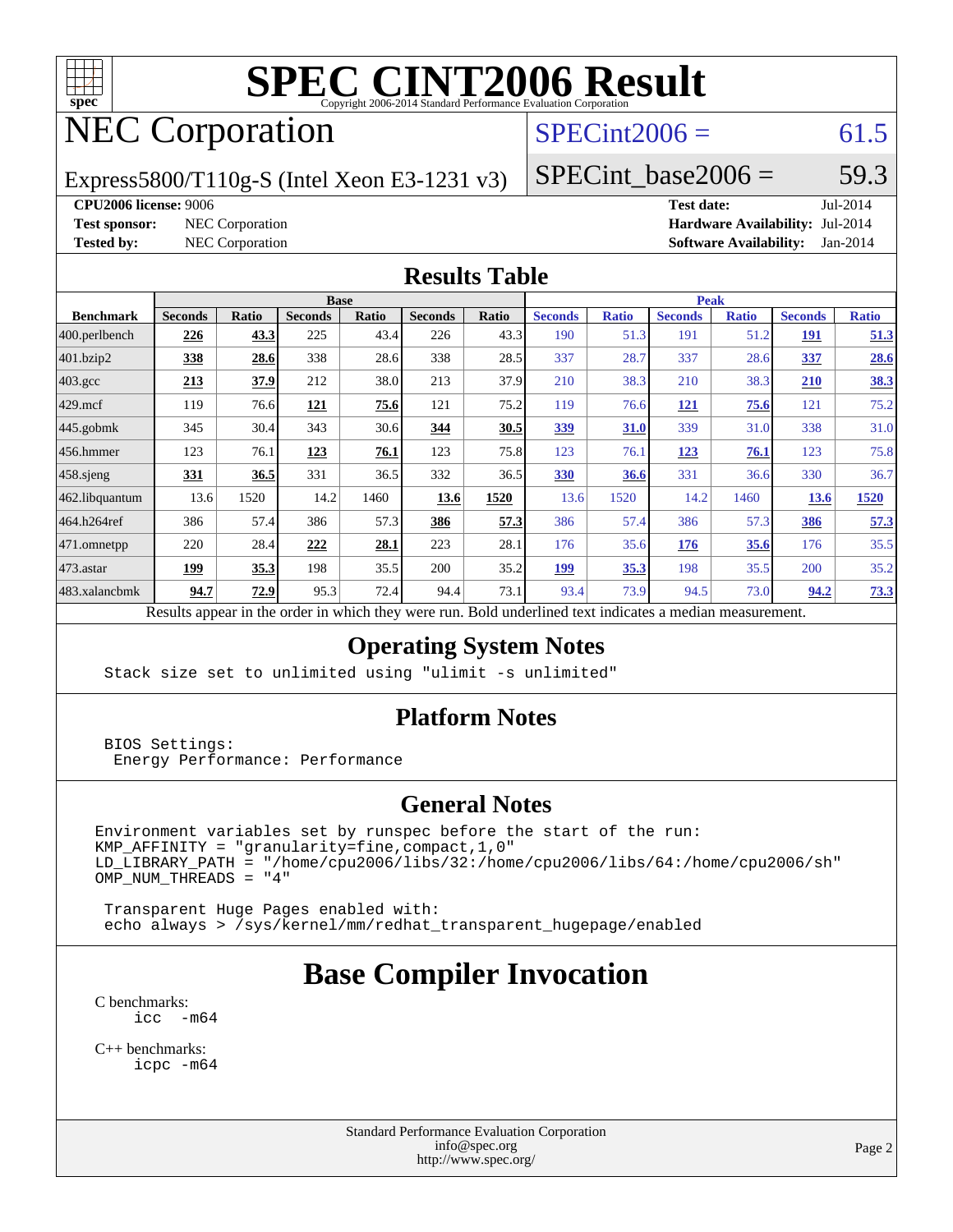

NEC Corporation

 $SPECint2006 = 61.5$  $SPECint2006 = 61.5$ 

Express5800/T110g-S (Intel Xeon E3-1231 v3)

SPECint base2006 =  $59.3$ **[CPU2006 license:](http://www.spec.org/auto/cpu2006/Docs/result-fields.html#CPU2006license)** 9006 **[Test date:](http://www.spec.org/auto/cpu2006/Docs/result-fields.html#Testdate)** Jul-2014

**[Test sponsor:](http://www.spec.org/auto/cpu2006/Docs/result-fields.html#Testsponsor)** NEC Corporation **[Hardware Availability:](http://www.spec.org/auto/cpu2006/Docs/result-fields.html#HardwareAvailability)** Jul-2014 **[Tested by:](http://www.spec.org/auto/cpu2006/Docs/result-fields.html#Testedby)** NEC Corporation **[Software Availability:](http://www.spec.org/auto/cpu2006/Docs/result-fields.html#SoftwareAvailability)** Jan-2014

## **[Base Portability Flags](http://www.spec.org/auto/cpu2006/Docs/result-fields.html#BasePortabilityFlags)**

 400.perlbench: [-DSPEC\\_CPU\\_LP64](http://www.spec.org/cpu2006/results/res2014q3/cpu2006-20140806-30790.flags.html#b400.perlbench_basePORTABILITY_DSPEC_CPU_LP64) [-DSPEC\\_CPU\\_LINUX\\_X64](http://www.spec.org/cpu2006/results/res2014q3/cpu2006-20140806-30790.flags.html#b400.perlbench_baseCPORTABILITY_DSPEC_CPU_LINUX_X64) 401.bzip2: [-DSPEC\\_CPU\\_LP64](http://www.spec.org/cpu2006/results/res2014q3/cpu2006-20140806-30790.flags.html#suite_basePORTABILITY401_bzip2_DSPEC_CPU_LP64) 403.gcc: [-DSPEC\\_CPU\\_LP64](http://www.spec.org/cpu2006/results/res2014q3/cpu2006-20140806-30790.flags.html#suite_basePORTABILITY403_gcc_DSPEC_CPU_LP64) 429.mcf: [-DSPEC\\_CPU\\_LP64](http://www.spec.org/cpu2006/results/res2014q3/cpu2006-20140806-30790.flags.html#suite_basePORTABILITY429_mcf_DSPEC_CPU_LP64) 445.gobmk: [-DSPEC\\_CPU\\_LP64](http://www.spec.org/cpu2006/results/res2014q3/cpu2006-20140806-30790.flags.html#suite_basePORTABILITY445_gobmk_DSPEC_CPU_LP64) 456.hmmer: [-DSPEC\\_CPU\\_LP64](http://www.spec.org/cpu2006/results/res2014q3/cpu2006-20140806-30790.flags.html#suite_basePORTABILITY456_hmmer_DSPEC_CPU_LP64) 458.sjeng: [-DSPEC\\_CPU\\_LP64](http://www.spec.org/cpu2006/results/res2014q3/cpu2006-20140806-30790.flags.html#suite_basePORTABILITY458_sjeng_DSPEC_CPU_LP64) 462.libquantum: [-DSPEC\\_CPU\\_LP64](http://www.spec.org/cpu2006/results/res2014q3/cpu2006-20140806-30790.flags.html#suite_basePORTABILITY462_libquantum_DSPEC_CPU_LP64) [-DSPEC\\_CPU\\_LINUX](http://www.spec.org/cpu2006/results/res2014q3/cpu2006-20140806-30790.flags.html#b462.libquantum_baseCPORTABILITY_DSPEC_CPU_LINUX) 464.h264ref: [-DSPEC\\_CPU\\_LP64](http://www.spec.org/cpu2006/results/res2014q3/cpu2006-20140806-30790.flags.html#suite_basePORTABILITY464_h264ref_DSPEC_CPU_LP64) 471.omnetpp: [-DSPEC\\_CPU\\_LP64](http://www.spec.org/cpu2006/results/res2014q3/cpu2006-20140806-30790.flags.html#suite_basePORTABILITY471_omnetpp_DSPEC_CPU_LP64) 473.astar: [-DSPEC\\_CPU\\_LP64](http://www.spec.org/cpu2006/results/res2014q3/cpu2006-20140806-30790.flags.html#suite_basePORTABILITY473_astar_DSPEC_CPU_LP64) 483.xalancbmk: [-DSPEC\\_CPU\\_LP64](http://www.spec.org/cpu2006/results/res2014q3/cpu2006-20140806-30790.flags.html#suite_basePORTABILITY483_xalancbmk_DSPEC_CPU_LP64) [-DSPEC\\_CPU\\_LINUX](http://www.spec.org/cpu2006/results/res2014q3/cpu2006-20140806-30790.flags.html#b483.xalancbmk_baseCXXPORTABILITY_DSPEC_CPU_LINUX)

### **[Base Optimization Flags](http://www.spec.org/auto/cpu2006/Docs/result-fields.html#BaseOptimizationFlags)**

[C benchmarks](http://www.spec.org/auto/cpu2006/Docs/result-fields.html#Cbenchmarks):

[-xCORE-AVX2](http://www.spec.org/cpu2006/results/res2014q3/cpu2006-20140806-30790.flags.html#user_CCbase_f-xAVX2_5f5fc0cbe2c9f62c816d3e45806c70d7) [-ipo](http://www.spec.org/cpu2006/results/res2014q3/cpu2006-20140806-30790.flags.html#user_CCbase_f-ipo) [-O3](http://www.spec.org/cpu2006/results/res2014q3/cpu2006-20140806-30790.flags.html#user_CCbase_f-O3) [-no-prec-div](http://www.spec.org/cpu2006/results/res2014q3/cpu2006-20140806-30790.flags.html#user_CCbase_f-no-prec-div) [-parallel](http://www.spec.org/cpu2006/results/res2014q3/cpu2006-20140806-30790.flags.html#user_CCbase_f-parallel) [-opt-prefetch](http://www.spec.org/cpu2006/results/res2014q3/cpu2006-20140806-30790.flags.html#user_CCbase_f-opt-prefetch) [-auto-p32](http://www.spec.org/cpu2006/results/res2014q3/cpu2006-20140806-30790.flags.html#user_CCbase_f-auto-p32)

[C++ benchmarks:](http://www.spec.org/auto/cpu2006/Docs/result-fields.html#CXXbenchmarks)

[-xCORE-AVX2](http://www.spec.org/cpu2006/results/res2014q3/cpu2006-20140806-30790.flags.html#user_CXXbase_f-xAVX2_5f5fc0cbe2c9f62c816d3e45806c70d7) [-ipo](http://www.spec.org/cpu2006/results/res2014q3/cpu2006-20140806-30790.flags.html#user_CXXbase_f-ipo) [-O3](http://www.spec.org/cpu2006/results/res2014q3/cpu2006-20140806-30790.flags.html#user_CXXbase_f-O3) [-no-prec-div](http://www.spec.org/cpu2006/results/res2014q3/cpu2006-20140806-30790.flags.html#user_CXXbase_f-no-prec-div) [-opt-prefetch](http://www.spec.org/cpu2006/results/res2014q3/cpu2006-20140806-30790.flags.html#user_CXXbase_f-opt-prefetch) [-auto-p32](http://www.spec.org/cpu2006/results/res2014q3/cpu2006-20140806-30790.flags.html#user_CXXbase_f-auto-p32) [-Wl,-z,muldefs](http://www.spec.org/cpu2006/results/res2014q3/cpu2006-20140806-30790.flags.html#user_CXXbase_link_force_multiple1_74079c344b956b9658436fd1b6dd3a8a) [-L/sh -lsmartheap64](http://www.spec.org/cpu2006/results/res2014q3/cpu2006-20140806-30790.flags.html#user_CXXbase_SmartHeap64_ed4ef857ce90951921efb0d91eb88472)

### **[Base Other Flags](http://www.spec.org/auto/cpu2006/Docs/result-fields.html#BaseOtherFlags)**

[C benchmarks](http://www.spec.org/auto/cpu2006/Docs/result-fields.html#Cbenchmarks):

403.gcc: [-Dalloca=\\_alloca](http://www.spec.org/cpu2006/results/res2014q3/cpu2006-20140806-30790.flags.html#b403.gcc_baseEXTRA_CFLAGS_Dalloca_be3056838c12de2578596ca5467af7f3)

# **[Peak Compiler Invocation](http://www.spec.org/auto/cpu2006/Docs/result-fields.html#PeakCompilerInvocation)**

[C benchmarks \(except as noted below\)](http://www.spec.org/auto/cpu2006/Docs/result-fields.html#Cbenchmarksexceptasnotedbelow):

icc  $-m64$ 

400.perlbench: [icc -m32](http://www.spec.org/cpu2006/results/res2014q3/cpu2006-20140806-30790.flags.html#user_peakCCLD400_perlbench_intel_icc_a6a621f8d50482236b970c6ac5f55f93)

445.gobmk: [icc -m32](http://www.spec.org/cpu2006/results/res2014q3/cpu2006-20140806-30790.flags.html#user_peakCCLD445_gobmk_intel_icc_a6a621f8d50482236b970c6ac5f55f93)

[C++ benchmarks \(except as noted below\):](http://www.spec.org/auto/cpu2006/Docs/result-fields.html#CXXbenchmarksexceptasnotedbelow) [icpc -m32](http://www.spec.org/cpu2006/results/res2014q3/cpu2006-20140806-30790.flags.html#user_CXXpeak_intel_icpc_4e5a5ef1a53fd332b3c49e69c3330699)

473.astar: [icpc -m64](http://www.spec.org/cpu2006/results/res2014q3/cpu2006-20140806-30790.flags.html#user_peakCXXLD473_astar_intel_icpc_64bit_fc66a5337ce925472a5c54ad6a0de310)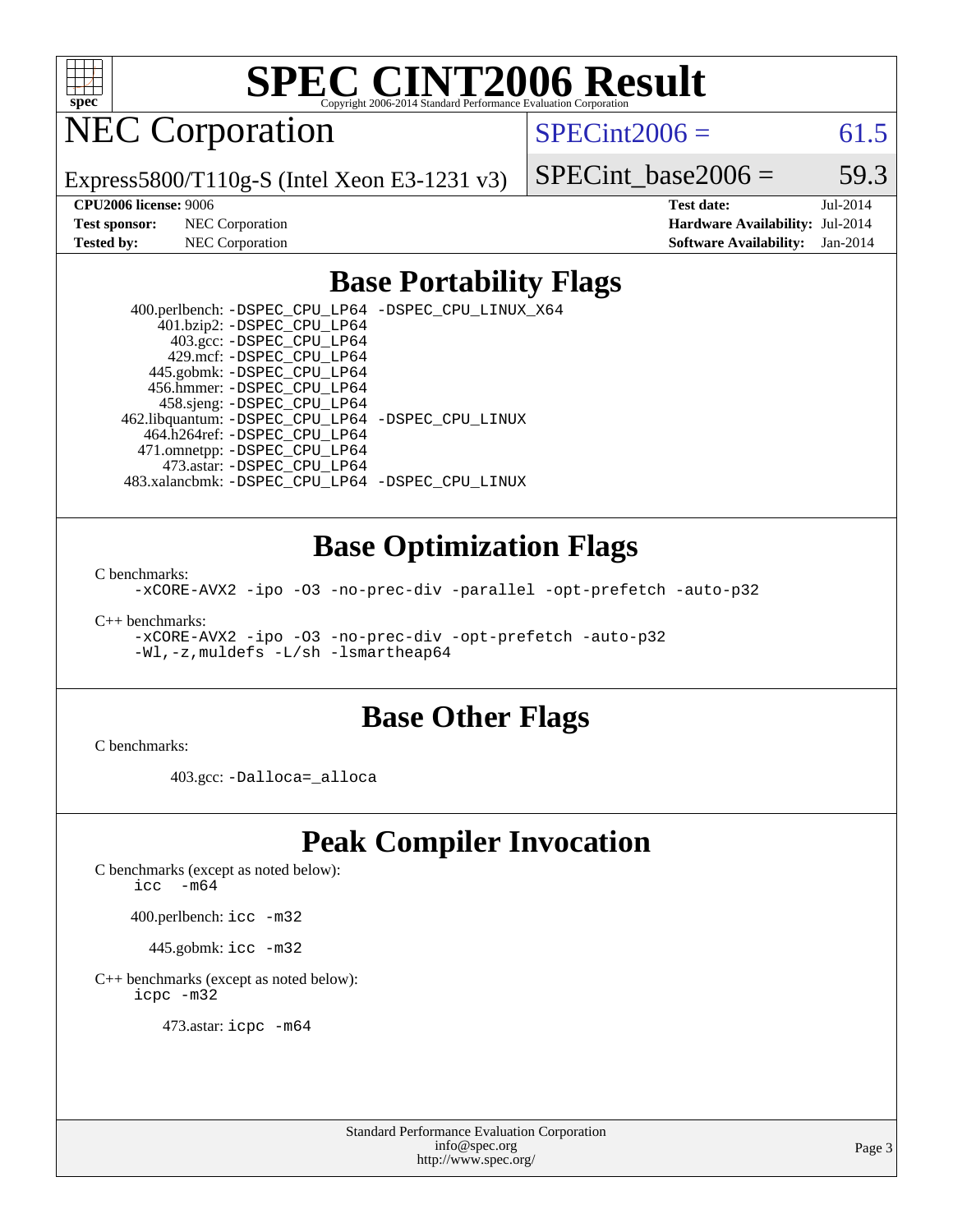

# NEC Corporation

 $SPECint2006 = 61.5$  $SPECint2006 = 61.5$ 

Express5800/T110g-S (Intel Xeon E3-1231 v3)

SPECint base2006 =  $59.3$ 

**[Test sponsor:](http://www.spec.org/auto/cpu2006/Docs/result-fields.html#Testsponsor)** NEC Corporation **[Hardware Availability:](http://www.spec.org/auto/cpu2006/Docs/result-fields.html#HardwareAvailability)** Jul-2014

**[CPU2006 license:](http://www.spec.org/auto/cpu2006/Docs/result-fields.html#CPU2006license)** 9006 **[Test date:](http://www.spec.org/auto/cpu2006/Docs/result-fields.html#Testdate)** Jul-2014 **[Tested by:](http://www.spec.org/auto/cpu2006/Docs/result-fields.html#Testedby)** NEC Corporation **[Software Availability:](http://www.spec.org/auto/cpu2006/Docs/result-fields.html#SoftwareAvailability)** Jan-2014

# **[Peak Portability Flags](http://www.spec.org/auto/cpu2006/Docs/result-fields.html#PeakPortabilityFlags)**

 400.perlbench: [-DSPEC\\_CPU\\_LINUX\\_IA32](http://www.spec.org/cpu2006/results/res2014q3/cpu2006-20140806-30790.flags.html#b400.perlbench_peakCPORTABILITY_DSPEC_CPU_LINUX_IA32) 401.bzip2: [-DSPEC\\_CPU\\_LP64](http://www.spec.org/cpu2006/results/res2014q3/cpu2006-20140806-30790.flags.html#suite_peakPORTABILITY401_bzip2_DSPEC_CPU_LP64) 403.gcc: [-DSPEC\\_CPU\\_LP64](http://www.spec.org/cpu2006/results/res2014q3/cpu2006-20140806-30790.flags.html#suite_peakPORTABILITY403_gcc_DSPEC_CPU_LP64) 429.mcf: [-DSPEC\\_CPU\\_LP64](http://www.spec.org/cpu2006/results/res2014q3/cpu2006-20140806-30790.flags.html#suite_peakPORTABILITY429_mcf_DSPEC_CPU_LP64) 456.hmmer: [-DSPEC\\_CPU\\_LP64](http://www.spec.org/cpu2006/results/res2014q3/cpu2006-20140806-30790.flags.html#suite_peakPORTABILITY456_hmmer_DSPEC_CPU_LP64) 458.sjeng: [-DSPEC\\_CPU\\_LP64](http://www.spec.org/cpu2006/results/res2014q3/cpu2006-20140806-30790.flags.html#suite_peakPORTABILITY458_sjeng_DSPEC_CPU_LP64) 462.libquantum: [-DSPEC\\_CPU\\_LP64](http://www.spec.org/cpu2006/results/res2014q3/cpu2006-20140806-30790.flags.html#suite_peakPORTABILITY462_libquantum_DSPEC_CPU_LP64) [-DSPEC\\_CPU\\_LINUX](http://www.spec.org/cpu2006/results/res2014q3/cpu2006-20140806-30790.flags.html#b462.libquantum_peakCPORTABILITY_DSPEC_CPU_LINUX) 464.h264ref: [-DSPEC\\_CPU\\_LP64](http://www.spec.org/cpu2006/results/res2014q3/cpu2006-20140806-30790.flags.html#suite_peakPORTABILITY464_h264ref_DSPEC_CPU_LP64) 473.astar: [-DSPEC\\_CPU\\_LP64](http://www.spec.org/cpu2006/results/res2014q3/cpu2006-20140806-30790.flags.html#suite_peakPORTABILITY473_astar_DSPEC_CPU_LP64) 483.xalancbmk: [-DSPEC\\_CPU\\_LINUX](http://www.spec.org/cpu2006/results/res2014q3/cpu2006-20140806-30790.flags.html#b483.xalancbmk_peakCXXPORTABILITY_DSPEC_CPU_LINUX)

## **[Peak Optimization Flags](http://www.spec.org/auto/cpu2006/Docs/result-fields.html#PeakOptimizationFlags)**

#### [C benchmarks](http://www.spec.org/auto/cpu2006/Docs/result-fields.html#Cbenchmarks):

 400.perlbench: [-xCORE-AVX2](http://www.spec.org/cpu2006/results/res2014q3/cpu2006-20140806-30790.flags.html#user_peakPASS2_CFLAGSPASS2_LDCFLAGS400_perlbench_f-xAVX2_5f5fc0cbe2c9f62c816d3e45806c70d7)(pass 2) [-prof-gen](http://www.spec.org/cpu2006/results/res2014q3/cpu2006-20140806-30790.flags.html#user_peakPASS1_CFLAGSPASS1_LDCFLAGS400_perlbench_prof_gen_e43856698f6ca7b7e442dfd80e94a8fc)(pass 1) [-ipo](http://www.spec.org/cpu2006/results/res2014q3/cpu2006-20140806-30790.flags.html#user_peakPASS2_CFLAGSPASS2_LDCFLAGS400_perlbench_f-ipo)(pass 2) [-O3](http://www.spec.org/cpu2006/results/res2014q3/cpu2006-20140806-30790.flags.html#user_peakPASS2_CFLAGSPASS2_LDCFLAGS400_perlbench_f-O3)(pass 2) [-no-prec-div](http://www.spec.org/cpu2006/results/res2014q3/cpu2006-20140806-30790.flags.html#user_peakPASS2_CFLAGSPASS2_LDCFLAGS400_perlbench_f-no-prec-div)(pass 2) [-prof-use](http://www.spec.org/cpu2006/results/res2014q3/cpu2006-20140806-30790.flags.html#user_peakPASS2_CFLAGSPASS2_LDCFLAGS400_perlbench_prof_use_bccf7792157ff70d64e32fe3e1250b55)(pass 2) [-opt-prefetch](http://www.spec.org/cpu2006/results/res2014q3/cpu2006-20140806-30790.flags.html#user_peakCOPTIMIZE400_perlbench_f-opt-prefetch) [-ansi-alias](http://www.spec.org/cpu2006/results/res2014q3/cpu2006-20140806-30790.flags.html#user_peakCOPTIMIZE400_perlbench_f-ansi-alias) 401.bzip2: [-xCORE-AVX2](http://www.spec.org/cpu2006/results/res2014q3/cpu2006-20140806-30790.flags.html#user_peakPASS2_CFLAGSPASS2_LDCFLAGS401_bzip2_f-xAVX2_5f5fc0cbe2c9f62c816d3e45806c70d7)(pass 2) [-prof-gen](http://www.spec.org/cpu2006/results/res2014q3/cpu2006-20140806-30790.flags.html#user_peakPASS1_CFLAGSPASS1_LDCFLAGS401_bzip2_prof_gen_e43856698f6ca7b7e442dfd80e94a8fc)(pass 1) [-ipo](http://www.spec.org/cpu2006/results/res2014q3/cpu2006-20140806-30790.flags.html#user_peakPASS2_CFLAGSPASS2_LDCFLAGS401_bzip2_f-ipo)(pass 2) [-O3](http://www.spec.org/cpu2006/results/res2014q3/cpu2006-20140806-30790.flags.html#user_peakPASS2_CFLAGSPASS2_LDCFLAGS401_bzip2_f-O3)(pass 2) [-no-prec-div](http://www.spec.org/cpu2006/results/res2014q3/cpu2006-20140806-30790.flags.html#user_peakCOPTIMIZEPASS2_CFLAGSPASS2_LDCFLAGS401_bzip2_f-no-prec-div) [-prof-use](http://www.spec.org/cpu2006/results/res2014q3/cpu2006-20140806-30790.flags.html#user_peakPASS2_CFLAGSPASS2_LDCFLAGS401_bzip2_prof_use_bccf7792157ff70d64e32fe3e1250b55)(pass 2) [-auto-ilp32](http://www.spec.org/cpu2006/results/res2014q3/cpu2006-20140806-30790.flags.html#user_peakCOPTIMIZE401_bzip2_f-auto-ilp32) [-opt-prefetch](http://www.spec.org/cpu2006/results/res2014q3/cpu2006-20140806-30790.flags.html#user_peakCOPTIMIZE401_bzip2_f-opt-prefetch) [-ansi-alias](http://www.spec.org/cpu2006/results/res2014q3/cpu2006-20140806-30790.flags.html#user_peakCOPTIMIZE401_bzip2_f-ansi-alias) 403.gcc: [-xCORE-AVX2](http://www.spec.org/cpu2006/results/res2014q3/cpu2006-20140806-30790.flags.html#user_peakCOPTIMIZE403_gcc_f-xAVX2_5f5fc0cbe2c9f62c816d3e45806c70d7) [-ipo](http://www.spec.org/cpu2006/results/res2014q3/cpu2006-20140806-30790.flags.html#user_peakCOPTIMIZE403_gcc_f-ipo) [-O3](http://www.spec.org/cpu2006/results/res2014q3/cpu2006-20140806-30790.flags.html#user_peakCOPTIMIZE403_gcc_f-O3) [-no-prec-div](http://www.spec.org/cpu2006/results/res2014q3/cpu2006-20140806-30790.flags.html#user_peakCOPTIMIZE403_gcc_f-no-prec-div) [-inline-calloc](http://www.spec.org/cpu2006/results/res2014q3/cpu2006-20140806-30790.flags.html#user_peakCOPTIMIZE403_gcc_f-inline-calloc) [-opt-malloc-options=3](http://www.spec.org/cpu2006/results/res2014q3/cpu2006-20140806-30790.flags.html#user_peakCOPTIMIZE403_gcc_f-opt-malloc-options_13ab9b803cf986b4ee62f0a5998c2238) [-auto-ilp32](http://www.spec.org/cpu2006/results/res2014q3/cpu2006-20140806-30790.flags.html#user_peakCOPTIMIZE403_gcc_f-auto-ilp32)  $429$ .mcf: basepeak = yes 445.gobmk: [-xCORE-AVX2](http://www.spec.org/cpu2006/results/res2014q3/cpu2006-20140806-30790.flags.html#user_peakPASS2_CFLAGSPASS2_LDCFLAGS445_gobmk_f-xAVX2_5f5fc0cbe2c9f62c816d3e45806c70d7)(pass 2) [-prof-gen](http://www.spec.org/cpu2006/results/res2014q3/cpu2006-20140806-30790.flags.html#user_peakPASS1_CFLAGSPASS1_LDCFLAGS445_gobmk_prof_gen_e43856698f6ca7b7e442dfd80e94a8fc)(pass 1) [-prof-use](http://www.spec.org/cpu2006/results/res2014q3/cpu2006-20140806-30790.flags.html#user_peakPASS2_CFLAGSPASS2_LDCFLAGS445_gobmk_prof_use_bccf7792157ff70d64e32fe3e1250b55)(pass 2) [-ansi-alias](http://www.spec.org/cpu2006/results/res2014q3/cpu2006-20140806-30790.flags.html#user_peakCOPTIMIZE445_gobmk_f-ansi-alias) 456.hmmer: basepeak = yes 458.sjeng: [-xCORE-AVX2](http://www.spec.org/cpu2006/results/res2014q3/cpu2006-20140806-30790.flags.html#user_peakPASS2_CFLAGSPASS2_LDCFLAGS458_sjeng_f-xAVX2_5f5fc0cbe2c9f62c816d3e45806c70d7)(pass 2) [-prof-gen](http://www.spec.org/cpu2006/results/res2014q3/cpu2006-20140806-30790.flags.html#user_peakPASS1_CFLAGSPASS1_LDCFLAGS458_sjeng_prof_gen_e43856698f6ca7b7e442dfd80e94a8fc)(pass 1) [-ipo](http://www.spec.org/cpu2006/results/res2014q3/cpu2006-20140806-30790.flags.html#user_peakPASS2_CFLAGSPASS2_LDCFLAGS458_sjeng_f-ipo)(pass 2) [-O3](http://www.spec.org/cpu2006/results/res2014q3/cpu2006-20140806-30790.flags.html#user_peakPASS2_CFLAGSPASS2_LDCFLAGS458_sjeng_f-O3)(pass 2) [-no-prec-div](http://www.spec.org/cpu2006/results/res2014q3/cpu2006-20140806-30790.flags.html#user_peakPASS2_CFLAGSPASS2_LDCFLAGS458_sjeng_f-no-prec-div)(pass 2) [-prof-use](http://www.spec.org/cpu2006/results/res2014q3/cpu2006-20140806-30790.flags.html#user_peakPASS2_CFLAGSPASS2_LDCFLAGS458_sjeng_prof_use_bccf7792157ff70d64e32fe3e1250b55)(pass 2) [-unroll4](http://www.spec.org/cpu2006/results/res2014q3/cpu2006-20140806-30790.flags.html#user_peakCOPTIMIZE458_sjeng_f-unroll_4e5e4ed65b7fd20bdcd365bec371b81f)  $462$ .libquantum: basepeak = yes  $464.h264$ ref: basepeak = yes [C++ benchmarks:](http://www.spec.org/auto/cpu2006/Docs/result-fields.html#CXXbenchmarks) 471.omnetpp: [-xCORE-AVX2](http://www.spec.org/cpu2006/results/res2014q3/cpu2006-20140806-30790.flags.html#user_peakPASS2_CXXFLAGSPASS2_LDCXXFLAGS471_omnetpp_f-xAVX2_5f5fc0cbe2c9f62c816d3e45806c70d7)(pass 2) [-prof-gen](http://www.spec.org/cpu2006/results/res2014q3/cpu2006-20140806-30790.flags.html#user_peakPASS1_CXXFLAGSPASS1_LDCXXFLAGS471_omnetpp_prof_gen_e43856698f6ca7b7e442dfd80e94a8fc)(pass 1) [-ipo](http://www.spec.org/cpu2006/results/res2014q3/cpu2006-20140806-30790.flags.html#user_peakPASS2_CXXFLAGSPASS2_LDCXXFLAGS471_omnetpp_f-ipo)(pass 2) [-O3](http://www.spec.org/cpu2006/results/res2014q3/cpu2006-20140806-30790.flags.html#user_peakPASS2_CXXFLAGSPASS2_LDCXXFLAGS471_omnetpp_f-O3)(pass 2) [-no-prec-div](http://www.spec.org/cpu2006/results/res2014q3/cpu2006-20140806-30790.flags.html#user_peakPASS2_CXXFLAGSPASS2_LDCXXFLAGS471_omnetpp_f-no-prec-div)(pass 2) [-prof-use](http://www.spec.org/cpu2006/results/res2014q3/cpu2006-20140806-30790.flags.html#user_peakPASS2_CXXFLAGSPASS2_LDCXXFLAGS471_omnetpp_prof_use_bccf7792157ff70d64e32fe3e1250b55)(pass 2) [-opt-ra-region-strategy=block](http://www.spec.org/cpu2006/results/res2014q3/cpu2006-20140806-30790.flags.html#user_peakCXXOPTIMIZE471_omnetpp_f-opt-ra-region-strategy_5382940c29ea30302d682fc74bfe0147) [-ansi-alias](http://www.spec.org/cpu2006/results/res2014q3/cpu2006-20140806-30790.flags.html#user_peakCXXOPTIMIZE471_omnetpp_f-ansi-alias) [-Wl,-z,muldefs](http://www.spec.org/cpu2006/results/res2014q3/cpu2006-20140806-30790.flags.html#user_peakEXTRA_LDFLAGS471_omnetpp_link_force_multiple1_74079c344b956b9658436fd1b6dd3a8a) [-L/sh -lsmartheap](http://www.spec.org/cpu2006/results/res2014q3/cpu2006-20140806-30790.flags.html#user_peakEXTRA_LIBS471_omnetpp_SmartHeap_32f6c82aa1ed9c52345d30cf6e4a0499)

Continued on next page